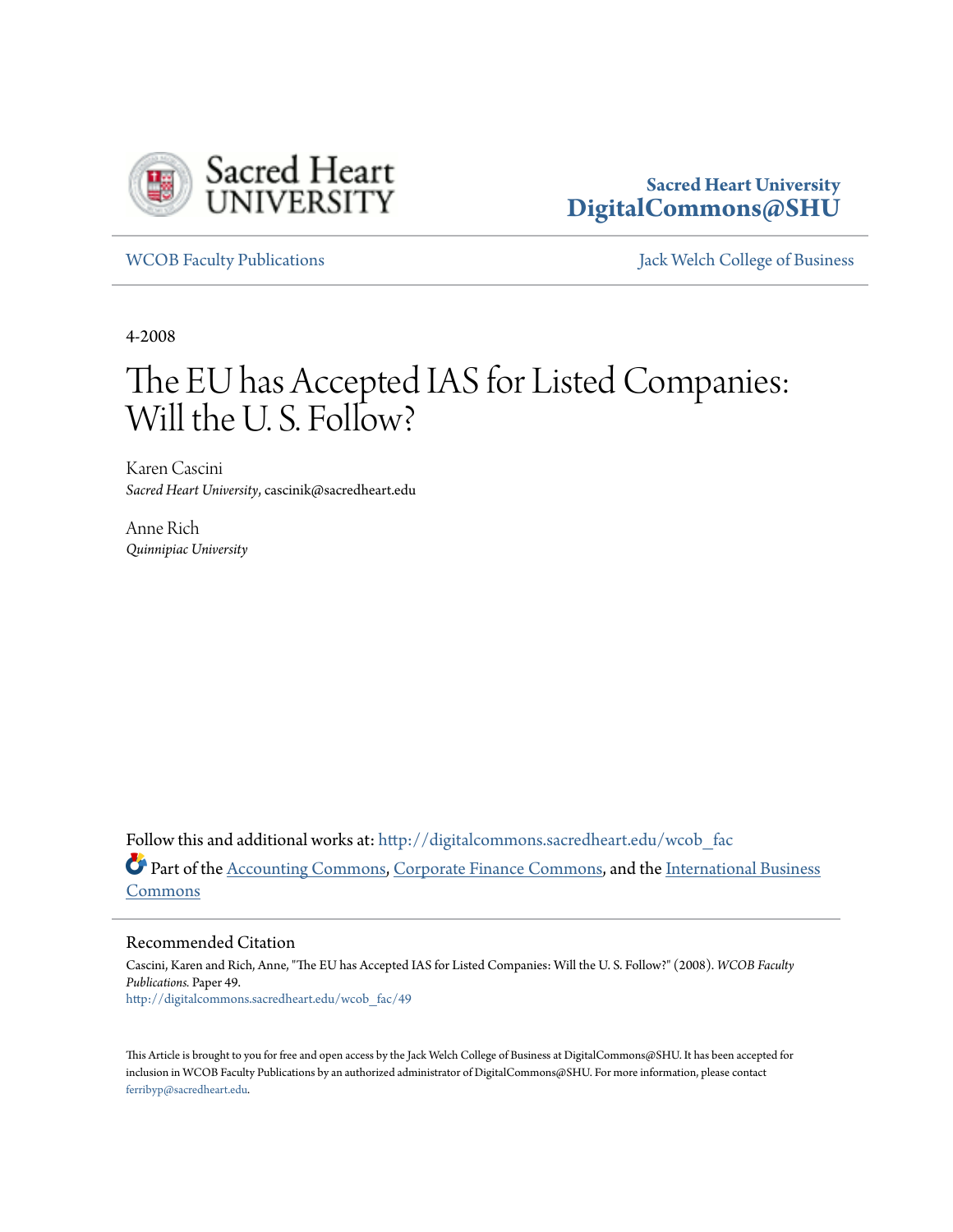# The EU Has Accepted IAS For Listed Companies: Will The U. S. Follow?

Karen Cascini, Sacred Heart University Anne Rich, Quinnipiac University

# **ABSTRACT**

*International financial reporting standards (IFRS) issued by the International Accounting Standards Board (IASB), have become respected by many countries and regulatory agencies. The European Union (EU) has determined for most publicly held companies that IFRS promulgated by IASB meet the standards for cross-boarder listing. This paper will present a brief history of the development of international accounting standards and discuss the factors that led to the EU's acceptance of them. The paper will then consider the case of the U.S. By examining the changes in the accounting environment in the U.S. and specifically looking at the role of the Securities and Exchange Commission (SEC) and the Financial Accounting Standards Board (FASB), this paper will consider whether the U.S. will follow the EU and accept IFRS for cross-boarder listings.*

#### **INTRODUCTION**

nternational financial reporting standards (IFRS) issued by the International Accounting Standards Board (IASB), have become respected by many countries and regulatory agencies. The European Union (EU) has determined for most publicly held companies that IFRS promulgated by IASB meet the standards for cross-boarder listing. This paper will present a brief history of the development of international standards for cross-boarder listing. This paper will present a brief history of the development of internatio accounting standards and discuss the factors that led to the EU's acceptance of them. The paper will then consider the case of the U.S. By examining the changes in the accounting environment in the U.S. and specifically looking at the role of the Securities and Exchange Commission (SEC) and the Financial Accounting Standards Board (FASB), this paper will consider whether the U.S. will follow the EU and accept IFRS for cross-boarder listings.

#### **THE EVOLUTION OF INTERNATIONAL ACCOUNTING STANDARDS**

Efforts to internationalize accounting standards can be traced back more than fifty years. However, Henry Benson, a British chartered accountant, is recognized as the visionary whose interest in international accounting standards led to the creation of the International Accounting Standards Committee (IASC). A private organization, founded in 1973, the IASC was not composed of standard setters but rather was made up of representatives of the accounting profession from nine industrialized nations: Australia, Canada, France, Germany, Japan, Mexico, Netherlands, the United Kingdom and the United States. The mission of the IASC was to develop accounting standards accepted by the world's financial community. The focus of the IASC was to harmonize accounting standards. Until 2001, the organization worked hard to reduce alternatives in financial reporting. During its existence, the IASC issued 41 International Accounting Standards (IAS). However, many criticized the IASC for allowing too many choices in accounting methods. So, in 1987, the IASC focused its efforts on The Comparability/Improvements Project (E32) to identify and reduce differences in accounting alternatives. In 1993, the IASC received the attention of the world when it partnered with the International Organization of Securities Commissions (IOSCO) and by 1998 received that organization's endorsement for cross-boarder listings. The IASC expanded to include Latin America and other countries bringing its membership to 140 bodies in 101 countries . While improvements in financial reporting were recognized, the Asian financial crisis as well as the world-wide investment community, called for higher-quality international accounting standards. Unfortunately, IASC could not meet this high standard. It suffered from many obstacles including the lack of involvement of national standard setters. A working committee was established to consider its future and their recommendation, in 1999, was to restructure the organization.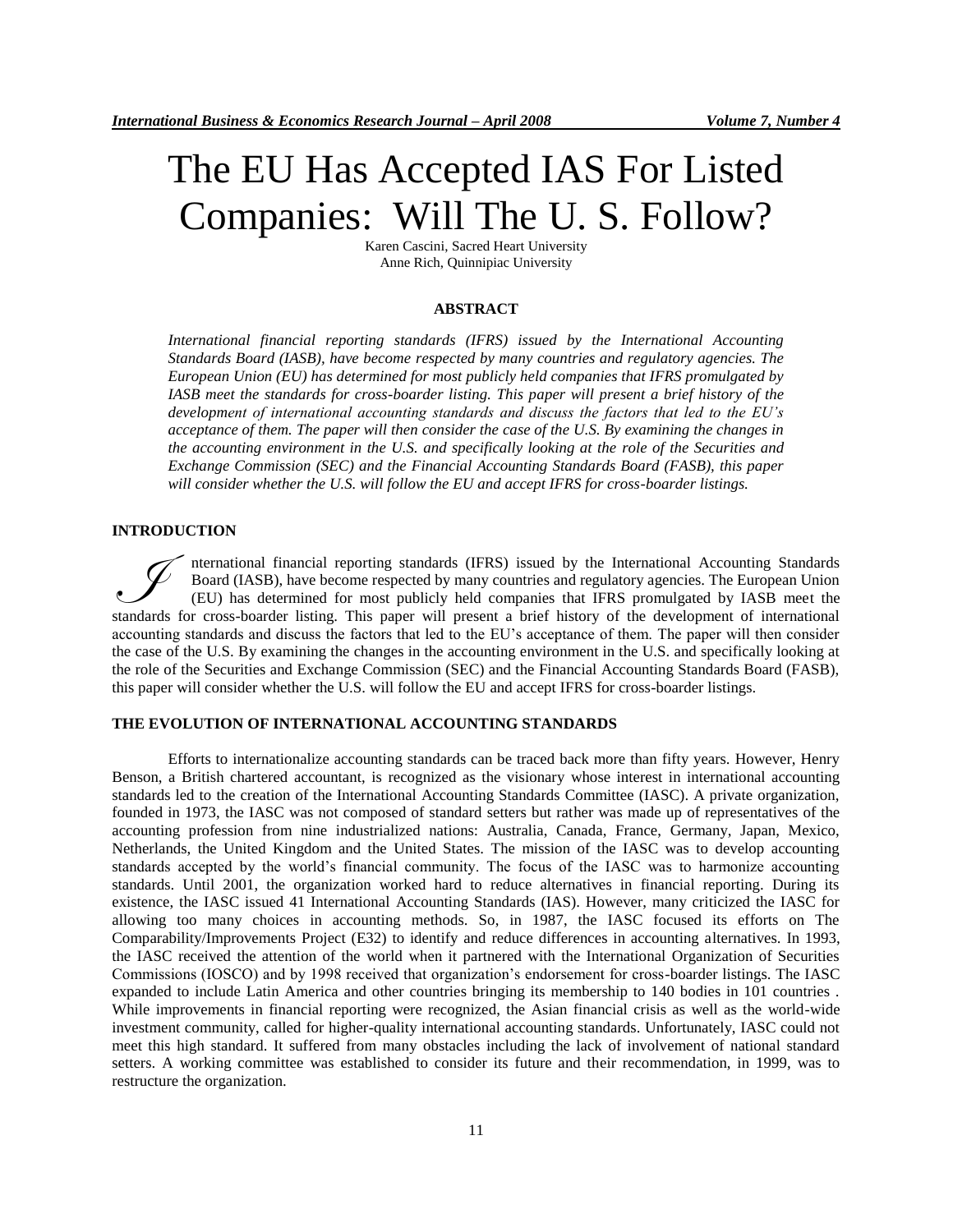As a result of this IASC committee, by April 2001, the International Accounting Standards Board (IASB) was formed. The mission of the IASB is now to develop a single set of global accounting standards and to bring about the convergence of national accounting standards. The trustees, composed of 19 practitioners as well as users and academics, appoint, oversee the organization and raise funds. There is a working board that is comprised of 12 full-time and 2 part-time members all considered accounting experts and does not represent any particular country. However, seven board members have a formal relationship with national standard setters from the major industrialized countries (Australia, Canada, France, Germany, Japan, UK and the US. The IASB issues International Financial Reporting Standards (IFRS). Before setting its agenda, the IASB is required to consult with its Standards Advisory Committee.

The IASB's initial agenda consisted of nine projects intending to provide leadership and convergence. The IASB accepted all of the international accounting standards (IAS) issued by its predecessor and issued a standard providing guidance on first-time application of IFRS. Many of these IAS that were accepted by the IASB have been revised. The driving force behind the changes has been the IASB's Improvements Project. The purpose of this latest project is to raise the quality and consistency of financial reporting by drawing on the best worldwide practices. The IASB seems to have accomplished some of its objectives. In 2001, IOSCO recommended that it members allow multinational issuers to use IASC standards in cross-boarder offerings and listing. Clearly, the IASB has moved from harmonization, where many alternative areas are allowed, to convergence. Their current goal is to remove options. While many countries accept IAS as their own domestic standards, perhaps the most significant impact the IASB has had to date is the response by the European Union to require most listed companies to prepare financial statements consistent with IFRS. The IASB has now included a project on accounting small and medium sized companies that will further expand the impact of IAS beyond listed companies. The next section will discuss the evolution of accounting standards in Europe and how this latest acceptance of IFRS evolved.

#### **THE EUROPEAN UNION**

The establishment of the European Union began with The Treaty of Rome in 1957. It was formed by six European nations: France, Germany, Italy, Belgium, Luxembourg, and the Netherlands. The original goal was to harmonize the economic and legal systems of its member countries. It was initially called the European Economic Community (EEC). From 1973 through 1995 nine additional countries joined the EU: Austria, Denmark, Finland, Greece, Ireland, Portugal, Sweden, Spain, and the United Kingdom. At that point, fifteen nations comprised the EU trading bloc. These nations possessed similar characteristics such as, common economic traits, standards of living and all were wealthy industrial nations. In 2004 ten additional nations were admitted to EU membership which most likely will change the dynamics of the EU with regard to its former characteristics given that eight of the ten new entrants were former Soviet bloc countries. (Doupnik, 2007). These new members include: Cyprus, the Czech Republic, Estonia, Hungary, Latvia, Lithuania, Malta, Poland, Slovakia, and Slovenia – Twenty-Five nations in all.

The governing body of the EU is the European Commission (EC). The EC has complete enforcement powers of its accounting directives of all member nations. Since one of the EU's goals was to fully integrate European financial markets, the EC issued directives toward that end. They include:

- 1. raising capital on an EU-wide basis
- 2. establish a common legal framework for securities and derivative markets
- 3. establish a single set of accounting standards for listed companies (Choi,2005)

The EC developed the Fourth, Seventh and Eighth Directives to accomplish its goals. The Fourth Directive (1978) outlined formal requirements for financial statement disclosure and valuation rules. It also established the "true and fair view" which required companies' financial statements to provide a true and fair view of their balance sheet and profit and loss positions to third parties. The Seventh Directive (1983) dealt with issues of consolidated financial statements. Few member states issued consolidated statements at that time. The Eighth Directive (1984) addressed aspects of professional qualifications of those persons authorized to perform audits. This directive outlines only the minimum requirements necessary to conduct required audits. As a result of the Fourth Directive's considerable flexibility with regard to reporting requirements (the language of dozen of provisions, for example,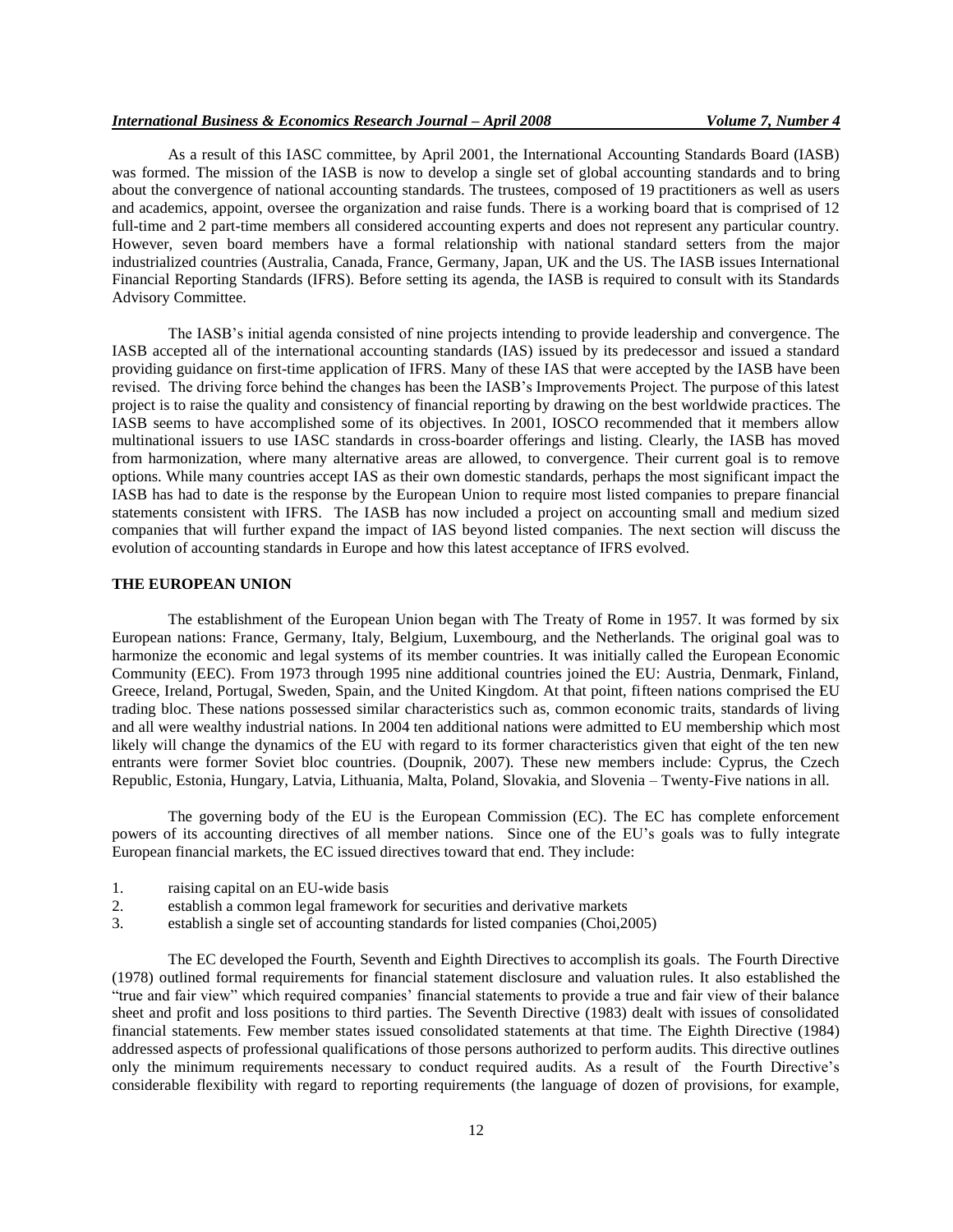stated that "member states may require or permit…" ), member nations' financial reporting standards and practices were very diverse. In countries with a stronger equity culture,( e.g., the UK) financial reporting tended to be more transparent. By contrast, there was less transparency in countries where debt financing was the norm ( e.g., France and Germany). Hence, the EU directives were counterproductive to its goal of complete integration European financial markets. Member states' financial statements lacked the very important comparability aspect that is a necessary component to third party informed financial decision- making. Nonetheless, these directives formed the framework that has allowed other countries to adopt it as a model for their own accounting standards.

The success of the EU's harmonization efforts have been debated because, upon member states' adoption of the new EU directives, they held onto their own accounting standards and "fitted" the new directives into their existing systems. Also, the directives were not always interpreted the same way by all member states. Finally, there were too many unanswered questions with regard to the interpretation of these directives, and because of this, member states would not compromise on the interpretation (Choi, 2005).

#### **THE NEW ACCOUNTING STRATEGY FOR THE EU**

In 1995 the EC proclaimed that the EU must move quickly so that companies that desired to be listed in the United States and other world markets would be free to stay within the EU accounting framework (Choi). Therefore, in 2000, the EU proposed that all EU companies listed on regulated markets. Including banks, insurance companies and small to medium firms, prepare consolidated accounts in accordance with International Accounting Standards (IFRS). Small and medium companies that are unlisted were not required to follow IFRS (Doupnik). The EU was on its way to meeting its goal of making financial information more transparent and comparable.

## **THE EU AND COMPLIANCE WITH IFRSs**

It is important to note that the IASB is a private body, and as such, does not possess the authority to enforce its standards. Instead, the IASB develops standards for the public good and makes them available to any nation desiring to adopt them. Because the EU wished to move quickly in order to meet its goal, it formally proposed an IAS regulation in 2001, calling for listed companies in the EU to begin applying IFRS beginning January, 2005. At the urging of France and Germany, the EU Council added an amendment allowing member states to delay the required adoption of IFRSs to 2007 for companies with only listed debt and for companies that are currently using globally accepted GAAP, (such as US GAAP). Furthermore, the Fourth and Seventh Directives were amended in 2003, to make them more compatible with IFRS. Currently the EU has adopted all IFRSs except for one aspect of IAS 39, related to derivative and hedging provisions. Five member states (Belgium, France, Italy, Portugal, and Spain expressed strong opposition to IAS 39 and requested amendments to the standard. Some countries will implement IFRSs in 2007, Belgium, for example. Some member states say that they will adopt IFRS to the extent of domestic tax and legal aspects. [Please refer to Table 1 for EU countries compliance status] Doupnik outlines a number of ways in which a country might adopt IFRSs as follows:

- 1. All companies. IFRSs replace national GAAP.
- 2. Parent companies preparing consolidated statements. National GAAP is used in parent company-only financial statements.
- 3. Stock-exchange- listed companies preparing consolidated financial statements. Nonlisted companies use national GAAP.
- 4. Foreign companies listing on domestic stock exchanges. Domestic companies use national GAAP.
- 5. Domestic companies that list on foreign stock exchanges. Other domestic companies use national GAAP.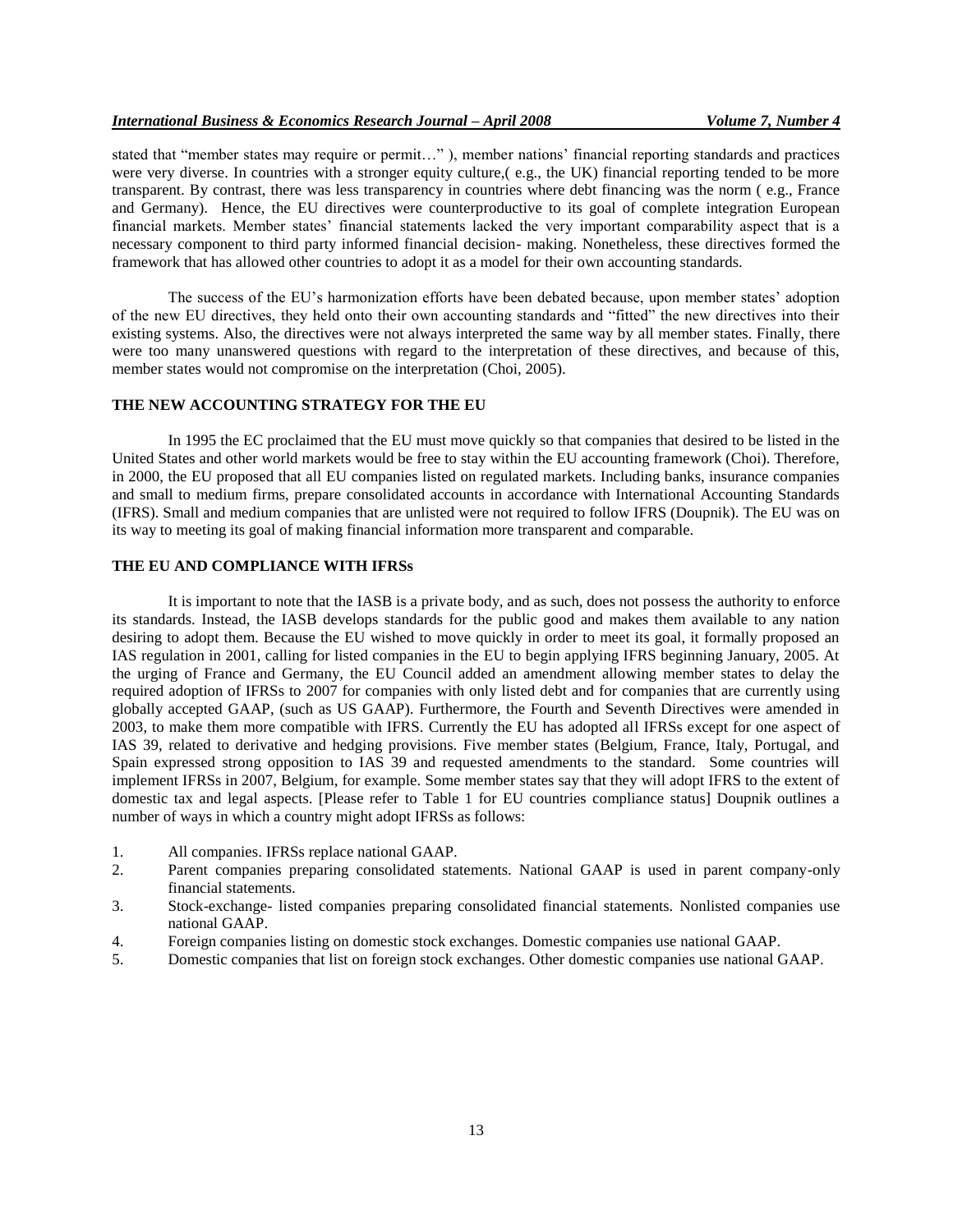| auditor's report will refer to conformity with IFRS's. |                                                                                             |                                                                             |                                                                                                      |                                                                                              |
|--------------------------------------------------------|---------------------------------------------------------------------------------------------|-----------------------------------------------------------------------------|------------------------------------------------------------------------------------------------------|----------------------------------------------------------------------------------------------|
| <b>Country</b>                                         | <b>IFRS Not</b><br>Permitted<br>For<br><b>Domestic</b><br><b>Listed</b><br><b>Companies</b> | IFRS's<br>Permitted<br>for<br><b>Domestic</b><br>Listed<br><b>Companies</b> | IFRS's<br><b>Required for</b><br><b>Some</b><br><b>Domestic</b><br><b>Listed</b><br><b>Companies</b> | IFRS's<br><b>Required</b><br>for all<br><b>Domestic</b><br><b>Listed</b><br><b>Companies</b> |
| Austria                                                |                                                                                             |                                                                             |                                                                                                      | $X *$                                                                                        |
| Belgium                                                |                                                                                             |                                                                             |                                                                                                      | X<br>$\ast$                                                                                  |
| Cyprus                                                 |                                                                                             |                                                                             |                                                                                                      | $\mathbf X$<br>$\ast$                                                                        |
| Czech Republic                                         |                                                                                             |                                                                             |                                                                                                      | $\mathbf X$<br>$\ast$                                                                        |
| Denmark                                                |                                                                                             |                                                                             |                                                                                                      | $\mathbf X$<br>∗                                                                             |
| Estonia                                                |                                                                                             |                                                                             |                                                                                                      | X<br>∗                                                                                       |
| Finland                                                |                                                                                             |                                                                             |                                                                                                      | $\mathbf X$<br>∗                                                                             |
| France                                                 |                                                                                             |                                                                             |                                                                                                      | $\mathbf X$<br>$\ast$                                                                        |
| Germany                                                |                                                                                             |                                                                             |                                                                                                      | $\mathbf X$<br>$\ast$                                                                        |
| Greece                                                 |                                                                                             |                                                                             |                                                                                                      | X<br>∗                                                                                       |
| Hungary                                                |                                                                                             |                                                                             |                                                                                                      | X<br>$\ast$                                                                                  |
| Ireland                                                |                                                                                             |                                                                             |                                                                                                      | $\mathbf X$<br>$\ast$                                                                        |
| Italy                                                  |                                                                                             |                                                                             |                                                                                                      | $\mathbf X$<br>$\ast$                                                                        |
| Latvia                                                 |                                                                                             |                                                                             |                                                                                                      | $\mathbf X$<br>$\ast$                                                                        |
| Lithuania                                              |                                                                                             |                                                                             |                                                                                                      | $\mathbf X$<br>$\ast$                                                                        |
| Luxembourg                                             |                                                                                             |                                                                             |                                                                                                      | X<br>$\ast$                                                                                  |
| Malta                                                  |                                                                                             |                                                                             |                                                                                                      | $\mathbf X$<br>$\ast$                                                                        |
| Netherlands                                            |                                                                                             |                                                                             |                                                                                                      | $\mathbf X$<br>$\ast$                                                                        |
| Poland                                                 |                                                                                             |                                                                             |                                                                                                      | X<br>∗                                                                                       |
| Portugal                                               |                                                                                             |                                                                             |                                                                                                      | X<br>$\ast$                                                                                  |
| Slovenia                                               |                                                                                             |                                                                             |                                                                                                      | $\mathbf X$<br>$\ast$                                                                        |
| Slovak Republic                                        |                                                                                             |                                                                             |                                                                                                      | $\mathbf X$<br>∗                                                                             |
| Spain                                                  |                                                                                             |                                                                             |                                                                                                      | $\mathbf X$<br>$\ast$                                                                        |
| Sweden                                                 |                                                                                             |                                                                             |                                                                                                      | $\mathbf X$<br>∗                                                                             |
| United Kingdom                                         |                                                                                             |                                                                             |                                                                                                      | $\mathbf X$<br>∗                                                                             |

#### **Table 1 Use Of IFRS's For Reporting By Domestic Listed Companies By Country**

This table reports only direct use of IFRS's in individual countries. Direct use means that the basis of preparation note and the auditor's report will refer to conformity with IFRS's.

**\***The audit report and basis of preparation note will refer to compliance with "IFRSs as adopted by the EU". Currently, the EU has adopted all IFRSs, though one aspect of IAS 39 was modified. The modification affects only a tiny percentage of EU companies following IFRSs. Also, EU… member states are permitted to defer the application of IFRSs until 2007 (a) for companies that only have debt securities listed in a public securities market and/or (b) for companies whose securities are admitted to public trading in a non-member state and that, for that purpose, have been using internationally accepted standards other that IFRSs (such as US GAAP) since a financial year that started prior to adoption of the European IAS regulation. Please refer to the above website to see which of the 25 EU members will use this option.

Source: Deloitte "IAS PLUS" . WWW.iasplus.com/country/useias.htm

#### **COSTS AND BENEFITS TO MEMBER STATES OF ADOPTING IFRS**

EU companies that do business or seek capital across borders will be able to prepare their accounts and financial statements using IAS and IFRS for ease of comparison. Also, comparability of accounts will assist shareholders, financial analysts and other stakeholders. Moreover, comparability of EU companies financial statements will attract international investors. Not having to prepare financial statements to different national standards will be a cost saving to EU companies. Finally, companies of different sizes will be able to choose which standard is best suited for their needs. The costs to EU companies of adopting IAS and IFRSs include a one-time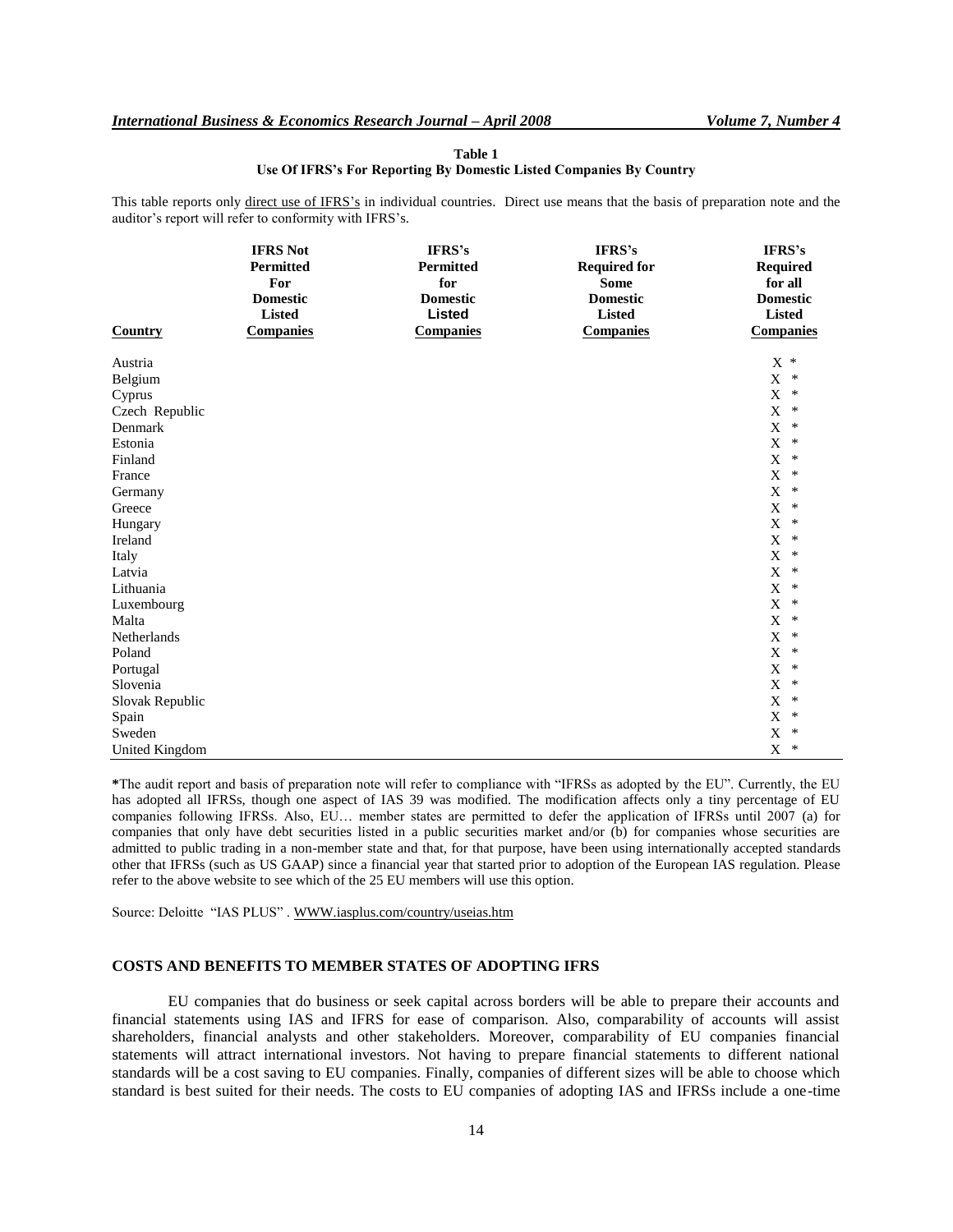investment in order to restate comparative figures. They must re-design accounting and IT systems to adapt to different disclosure requirements, and ongoing costs might arise as a result of adopting IAS' different requirements for subsidiary companies. There will be, as well, training costs for staff instruction on ways in which to integrate existing accounts with the new accounting system.

#### **THE UNITED STATES: THE FASB AND THE SEC**

The United States appears to be moving towards the EU model of requiring only public companies to apply IFRS in cross-boarder listings. To understand accounting in the U.S. it is important to consider two organizations, the Securities and Exchange Commission (SEC) and the Financial Accounting Standards Board (FASB), and how each are embracing international accounting standards. The evolution of accounting in the US began more than 100 years ago.

In the early twentieth century, accounting in the United States was governed by generally accepted practices. The Stock Market Crash of 1933 highlighted the need for the federal government to protect investors. According to Kieso (2007), at this time in U.S. history, no private or public group issued accounting standards. The SEC urged the creation of a private sector professional body. As a result, the American Institute of Certified Public Accountants (AICPA) took up the charge of setting accounting standards. However, the SEC holds the legal right to establish accounting standards for publicly held companies.

# **THE FASB AND THE ROAD TO CONVERGENCE**

For years, the AICPA issued both auditing and accounting standards. However, many felt the AICPA, composed only of CPA's, was too insulated and did not represent the views of the larger financial community. As a result, in 1973, the AICPA created the Financial Accounting Standards Board, (FASB), and gave up its accounting standards setting responsibilities. It retained its focus on auditing and other professional standards. Both the AICPA and the FASB are private sector, professional organizations. However, unlike the IASC in its early years, they both hold the respect of the financial community not only in the U.S. but world-wide. The FASB did not take the IASC seriously in the early years. More recently, the FASB has decided to cooperative with the IASB. On the FASB's website, the FASB states the "ideal outcome of cooperative international accounting standard-setting efforts would be the worldwide use of a single set of high-quality accounting standards for both domestic and cross-boarder financial reporting. At present a single set of high-quality international accounting standards that is accepted in all capital markets does note exist." It is also interesting to note, the FASB has not created different accounting standards for large and small businesses. Except for some additional disclosures, big-GAAP and little GAAP do not exist in the US.

Thus, the FASB issues accounting standards for all enterprises in the US and has been until recently, the dominant force in generating accounting standards. However, legally, all publicly-held companies must follow the regulations of a federal agency, the SEC. The mission of the SEC is to protect investors, maintain fair, orderly and efficient markets and facilitate capital formation. In the early years, the SEC allowed the AICPA to issue accounting standards. The SEC often added additional disclosure requirements and mandated financial reports to be submitted to the agency. When the FASB took over as the accounting standard setting organization in the U.S. the SEC continued its support of the private sector in establishing US Generally Accepted Accounting Principles (US GAAP). The focus of the two organizations was very similar. FASB identified the primary objective of financial reporting in the U.S. is to focus on the information needs of investors and creditors. The SEC's focus is on investors and creditors associated with publicly-held companies. When accounting scandals such as Enron surfaced, the federal government was urged by investors and creditors to regain control over financial reporting standards. As a result of the Sarbanes-Oxley Act of 2002, the SEC took on a more dominant role in establishing financial reporting standards for publicly-held companies. For example, the SEC's Staff Accounting Bulletins have provided detailed guidelines for the recognition of revenue. So far, the SEC has accepted all of the FASB's pronouncements and recognizes the FASB as the standard-setting organization in the private sector. However, the SEC has the right to reject any FASB Statement that they do not want U.S. publicly-held companies to follow. In addition, it is the SEC that must oversee the listing of any foreign entity wishing to list its shares in the U.S. As of December 31, 2003,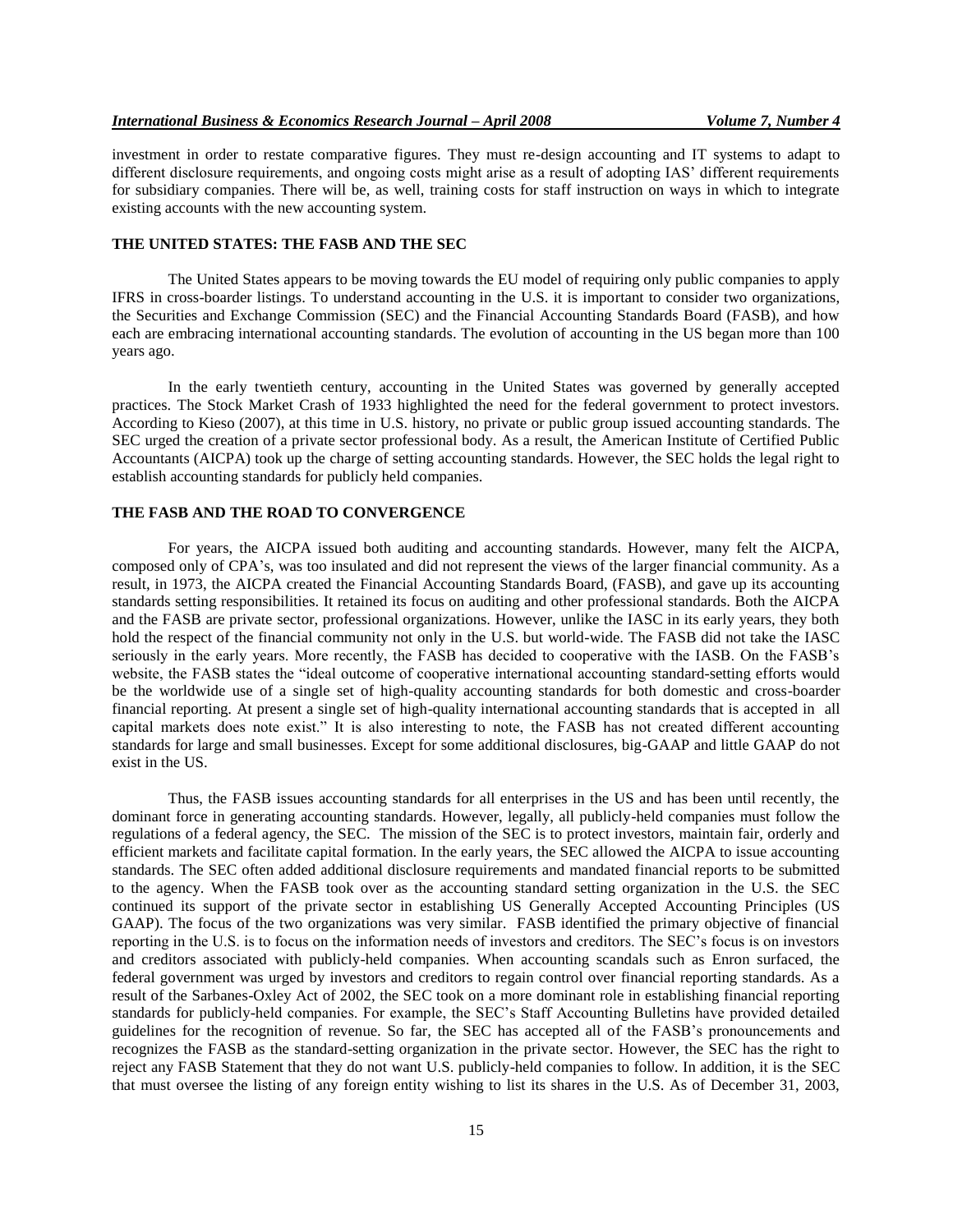## *International Business & Economics Research Journal – April 2008 Volume 7, Number 4*

there were over 1,200 foreign companies from 57 countries filing periodic reports with the Commission. In November 2004, the SEC reported that for the prior ten year period, the number of foreign companies accessing the U.S. public markets has increased dramatically. Since 1997, over 600 foreign companies have registered securities with the SEC for the first time. The SEC could no longer ignore the presence of foreign registrants. The SEC has responded by making allowances for foreign companies listing in the US. According to the SEC November 4, 2004 U.S. SEC Requirements for Foreign Companies Listing in the US, the following accommodations have been made, including:

- 1. Interim reporting on the basis of home country and stock exchange practice rather than quarterly report.
- 2. Exemption from the proxy rules and the insider reporting and short swing profit recovery provisions of Section 16,
- 3. Aggregate executive compensation disclosure rather than individual disclosure, if so permitted in an issuer's home country,
- 4. Acceptance of three IFRS relating to Cash Flow, Business Combinations and Operations in Hyperinflationary Economies,
- 5. Offering document financial statements updated principally on a semi-annual rather than a quarterly basis, and
- 6. Foreign companies may prepare their financial statements using a comprehensive body of generally accepted accounting principles (GAAP) other than US GAAP. Foreign companies that present their financial information in accordance with GAAP of their home country or IFRS must include a reconciliation of significant variations form US GAAP.

# **THE FASB AND THE SEC MOVING TOWARD CONVERGENCE**

It is clear from the activities of both the FASB and the SEC that U.S. standard setters and regulators have acknowledged the importance of convergence of international accounting standards. To move towards the goal of one set of world-wide accounting standards, in October 2002, the FASB and the IASB signed the Norwalk Agreement making a significant statement about their future cooperative working relationship. Part of this agreement was a focus on eliminating small differences in a short period of time – known as the short-term convergence project. Another effort is longer term in scope and deals with identifying all of the differences between US GAAP and IFRS. The SEC's website provides details of their international reporting and disclosure rules. The SEC has stated it wants high-quality, rigorous international accounting standards and has engaged in activities to accept international accounting standards. It issued a concept release inviting comments on the use of international accounting standards in the United States. As a result of input from various groups, the SEC published what is referred to as a roadmap that, if followed, will allow the elimination of the reconciliation requirement from IFRS to US GAAP. The roadmap (Exhibit 1) identifies what must be done, and a timeline for accomplishing it, so statements prepared using IFRS be accepted and that the IFRS to US GAAP reconciliation could be eliminated for foreign companies listing in the US.

#### **THE IMPACT OF THE EU ON THE US**

#### The Chief Accountant at the SEC, Nicolaisen(2006) writes:

*The primary driver behind the significantly expanded use of IFRS's is a decision made by the European Parliament and the Council of the European Union that all listed European Union companies (including banks and insurance companies) must prepare their consolidated financial statements in accordance with IFRS's, generally from 2005 onward[.](http://www.sec.gov/news/speech/spch040605dtn.htm#fn2#fn2)<sup>2</sup> That was a bold and critically important decision. The amount of work involved to make this happen has been daunting. I strongly commend the European Union and the International Accounting Standards Board (IASB)<sup>3</sup> [,](http://www.sec.gov/news/speech/spch040605dtn.htm#fn3#fn3) as well as the many others involved, for making possible this significant transition toward a single set of globally accepted accounting standards.*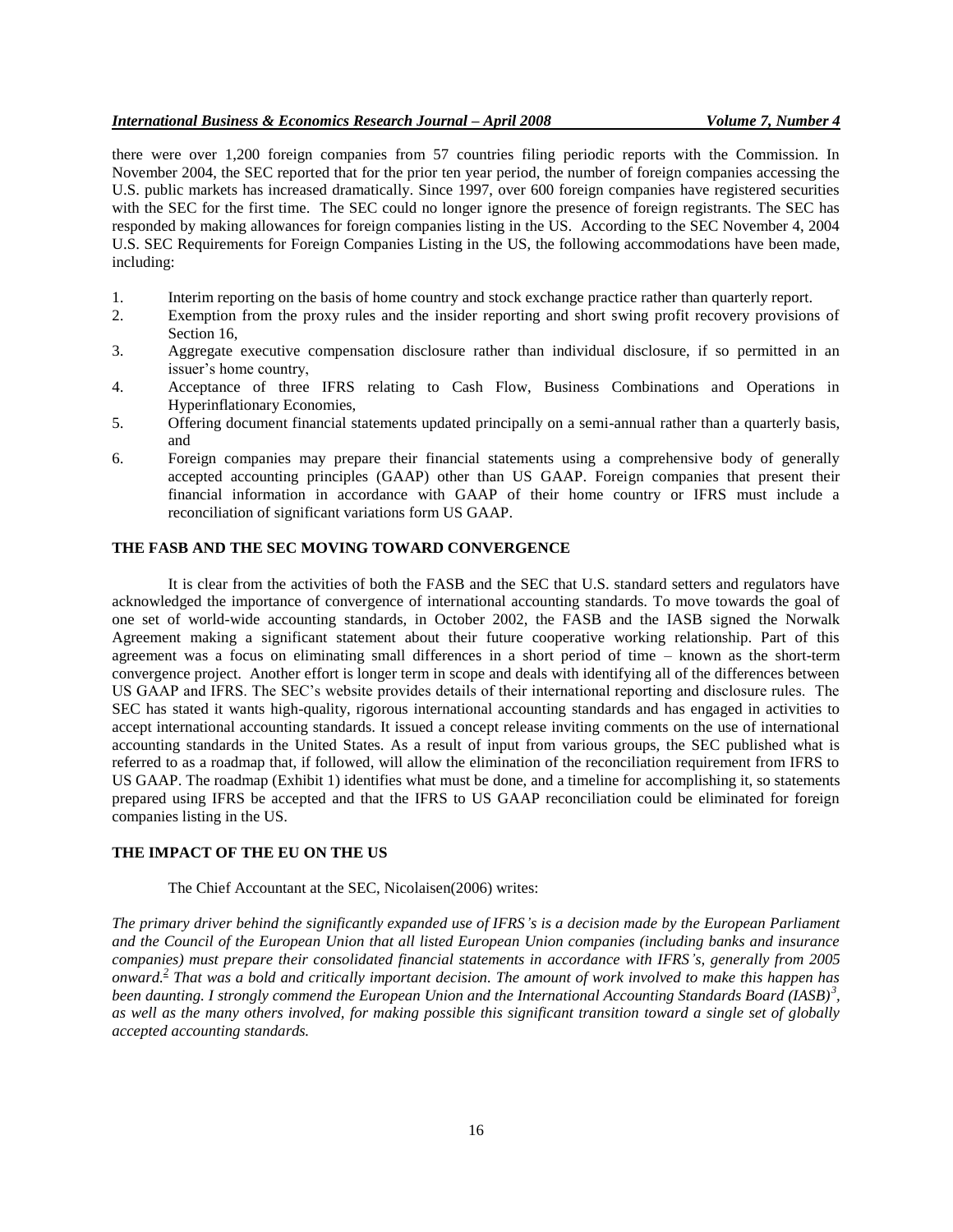**EXHIBIT I**

**A Possible Roadmap to an SEC Staff Recommendation to Eliminate the SEC Requirement for Foreign Private Issuers to Reconcile Financial Statements Prepared Under IFRSs to U.S. GAAP**



Source: SEC Statement: A Securities Regulator Looks at Convergence by Donald Nicolaisen, found at www.sec.gov/news/speech/spch040605dtn.htm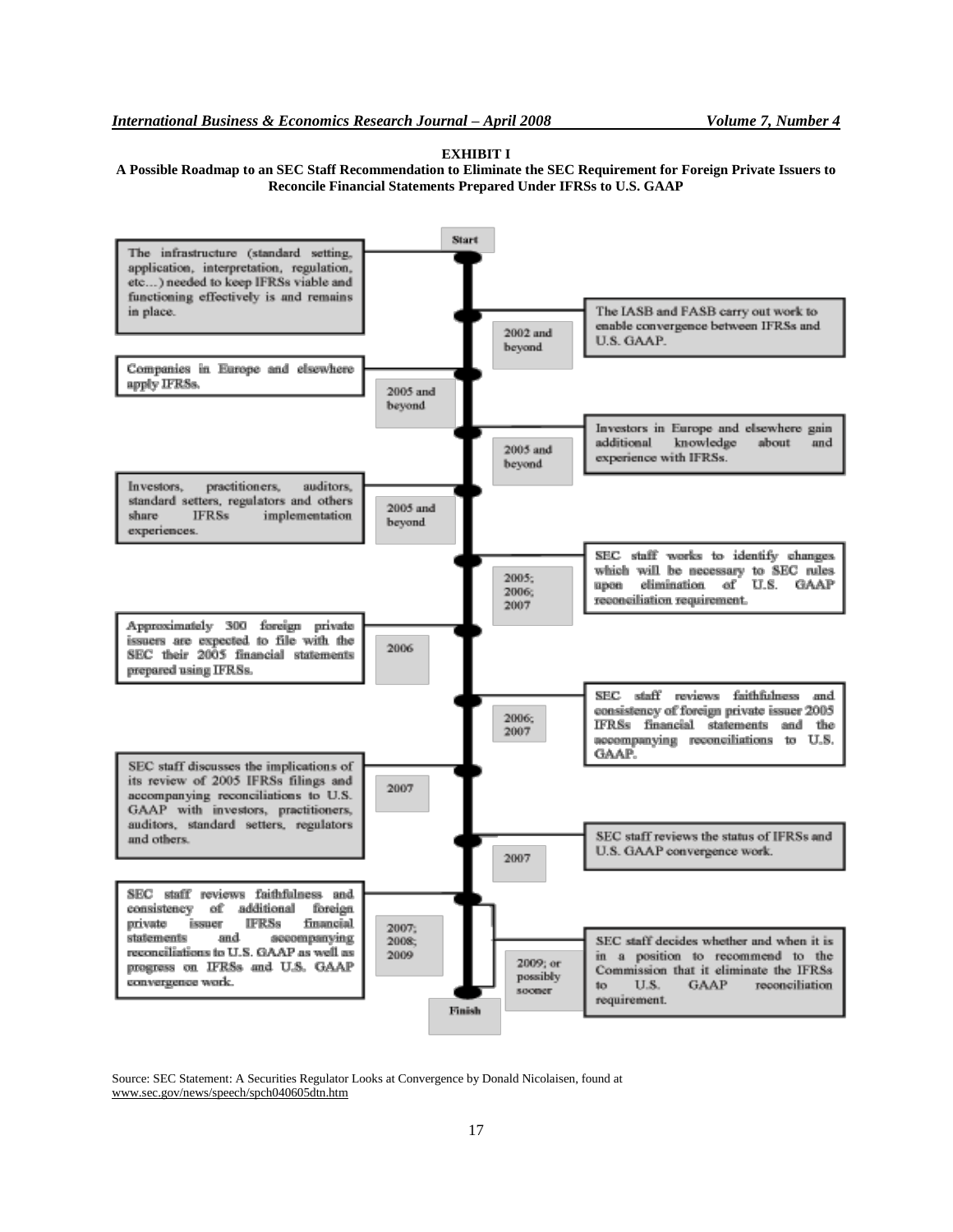#### *International Business & Economics Research Journal – April 2008 Volume 7, Number 4*

Bruce stated that the implementation in 2005 of International Financial Reporting Standards as the reporting language for all listed companies in the European Union and many others around the world has been the biggest revolution in the accounting world for a generation. The intense pressure from the international financial community led to the EU's mandate. It is likely similar pressure will be placed on the SEC to do the same. Hansen (2006) writes that 2006 marks the turning point for a new era of accounting based on global standards. She identifies nearly 100 countries that have adopted or permit the use of IFRS. She states all US companies will feel the effect as the majority of the world's countries adopt IFRS. Jermakowicz (2006) expects the EU's Accounting Regulation impact on the SEC to be significant. His article indicates that by 2005 more than 300 European SEC registrants who previously used their own national standards and then reconciled material differences to US GAAP had switched to IRFS for the US. His article also identifies four possible situations where a U.S. company would have to, or prefer to, use IRFS. Namely:

- 1. if the US company's international parent used IFRS, the subsidiary will have to prepare IFRS statements for the parent's consolidated financial statements,
- 2. a publicly listed European subsidiary of a US-headquartered multinational corporation must comply with IFRS and consequently the US parent may have to convert its subsidiary's financial statements to US GAAP for consolidation purposes. In this situation, the US parent company may simplify its financial reporting by implementing IFRS for all its foreign subsidiaries
- 3. If a foreign investor in a US company uses IFRS, the US company may also be required to follow suit or
- 4. 4) a US company that has foreign operations and is seeking to enter new markets and expand operations and is seeking to enter new markets and expand operations to a foreign country may need to report under IFRS to obtain an operating license

Other pressures will come from industry and regulators of stock exchanges. Numerous studies exist providing support from US CFOs to accept IFRS. The recent proposed mergers of the New York Stock Exchange with Euronext will be another driving force towards acceptance of international accounting standards. However, a small group of people exist who feel the convergence would not be good for the accounting profession. Myddelton (2006) quotes Sir Tommaso Padosa-Schioppa, Italy's new finance minister, suggests that a global monopoly where the US and the IASB reach the same conclusion all the time may not result in high-quality accounting standards that meet investors; needs. The finance minister is opposed to converging accounting standards in order to allow discussion on alternatives. The sentiment is echoed by the writer of this editorial in the London Times. These voices are clearly in the minority.

Most everyone involved in financial reporting supports convergence. However, the same parties recognize the significant obstacles. Will the forces that led the EU to accept IFRS have the same effect on the FASB and the SEC in the US? Or will the basic differences between the US and the EU lead to a different outcome? Some say the Europeans being more pragmatic, preferring to reduce the number of accounting alternatives, and clearly desiring a principle-based system made the adoption of IFRS easy. Americans recognize our culture has been dominated by rules. In addition, the US is a litigious society and principled-based standards may be too ambiguous in our legal environment.

A recent report by KPMG entitled International Financial Reporting Standards: Views on a Financial Reporting Revolution authored by Bruce (2006) highlights critical issues in the US that lie ahead:

- 1. How will the SEC react to the first full IFRS results as they are issued?
- 2. How can the financial community ensure that IFRS is adopted and interpreted in a consistent manner across borders and between different industry sectors?
- 3. IFRS is a principles-based approach but will the need for consistency result in a movement towards a more rigid rules-based (US style) approach?
- 4. Concerning fair value, some preparers are still uncomfortable with the direction that fair value accounting is taking, and question the relevance of some of the numbers it produces.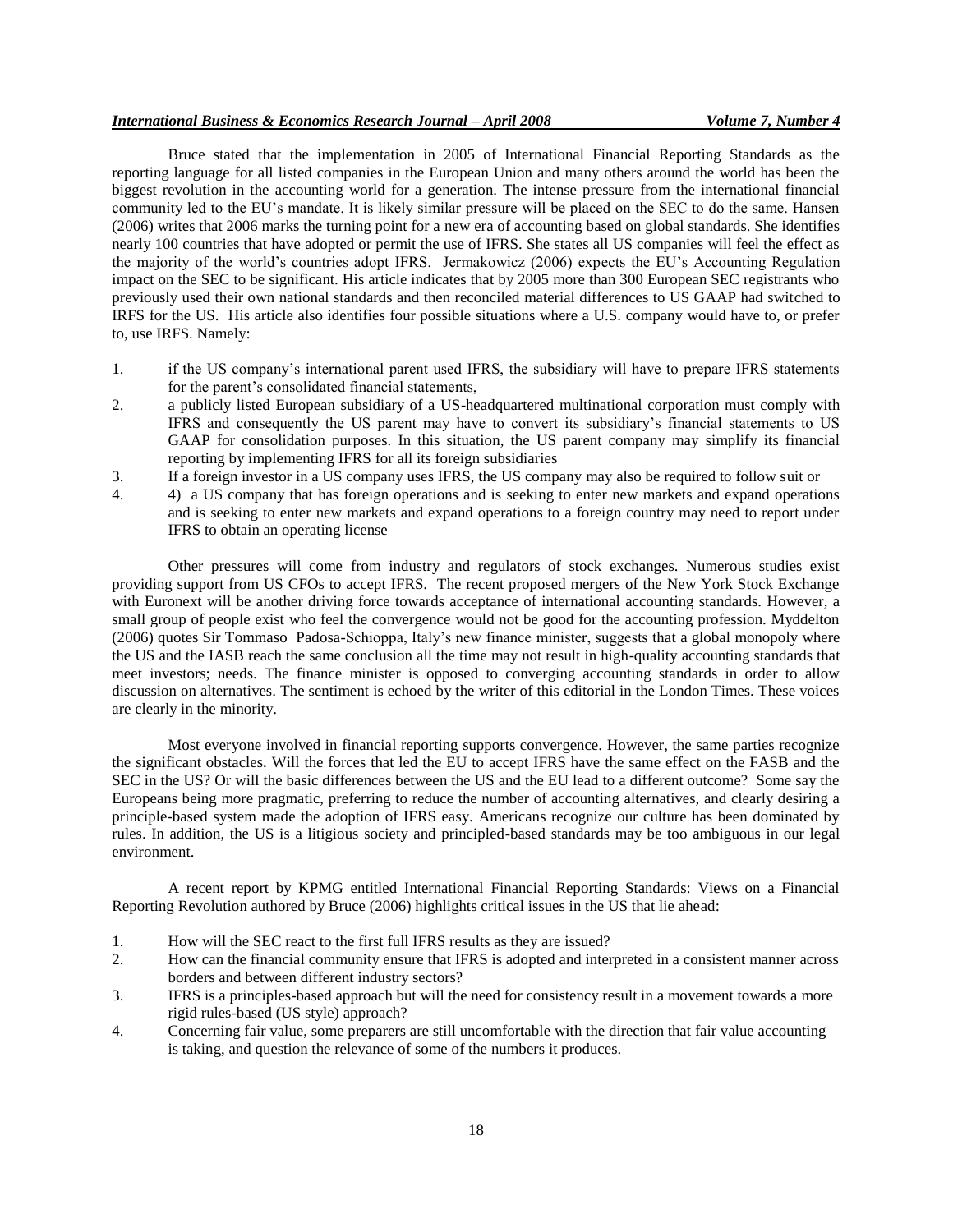5. Concerning complexity of accounts, they are meant to serve investors and yet they are becoming more difficult to read. Does more complexity accurately reflect reality and do the numbers bring greater rewards once they are understood?

In the same summary, Bruce reports many interested parties are hoping the SEC will come to a swift conclusion on the issue of reconciliation. He states the ability of companies with a US listing to file IFRS accounts without going through the hoops of having to produce further figures to comply with the SEC requirement for agreement with US GAAP was agreed to be the real goal behind the IRFS implementation process. Bruce quotes Jon Symonds who said the critical step is in the attitude of the SEC which has always taken a legalistic view; form rather than substance.

Others echo KPMG's concerns. Rieger (2006) reports that Paul Atkins, the new commissioner at the SEC appreciates the need for a global regulatory environment that facilitates investment while protecting the US business culture. Atkins said while there is a need to remove required accounting reconciliation between IFRS and US GAAP, nevertheless there is a concern that the standards in place may be weak. The newness of IFRS to the EU and the inexperience of EU accountants in using it will result initially in inconsistent practices. Thus, the SEC appears to be cautious. Atkins also said "while it may be a goal of the IASB that accounting standards between the US and IASB converge, true equivalence may be an illusory goal". Rieger, the Director of Financial Accounting and Reporting at AFP, supported this conclusion with his own experience in different countries with different legal and regulatory systems. He doubts if true convergence, which he defines as identical standards, will be possible nor should it be necessary to raise capital

Clearly the opinion of those at the SEC will be most important if the U.S. is to follow the EU. Nicolaisen (2006) writes:

In the U.S. capital markets many, like me, are anxious to capitalize on the benefits of having a widely used set of *accounting standards accepted and in place. I am excited about this opportunity, but I also want to make sure we get it right. IFRSs will be with us for a long time, making it all the more important that we start out on the right foot. Convergence of IFRSs and U.S. Generally Accepted Accounting Principles (U.S. GAAP) is an enabler that will allow the United States and other capital markets to capitalize on the benefits of a single set of globally accepted accounting standards because convergence bilaterally reduces differences between IFRSs and U.S. GAAP, while at the same time taking both to the highest quality level. I look forward to 2006 when a critical mass of non-U.S. companies who file with the SEC (foreign private issuers) will begin filing financial statements prepared using IFRSs with the U.S. Securities and Exchange Commission (SEC or the Commission) and I can actually start to see convergence in action.*

#### **CONCLUSION**

As discussed previously the EU, weighing all the costs and benefits, decided that with a few exceptions, listed companies must use IFRS for cross-boarder listings. For all other organizations, IFRS are optional and domestic standards are likely to prevail. The FASB will likely to continue to converge US GAAP with IFRS, however, it is unlikely the two will ever completely merging into one standard. In addition, the forces driving listed companies to adopt IFRS are not the same for domestic medium and small-sized companies. will more likely than not still rely on FASB standards. The SEC, on the other hand, seems more receptive to accepting IFRS. Once the SEC accepts IFRS for foreign issuers, the use of IFRS for domestic listed companies may not be far behind. It is likely that the pressures as well as the benefits experienced by the EU will be the same for U.S. listed companies. U.S. listed companies are likely use IFRS in the near future.

#### **REFERENCES**

1. Bruce, Robert (2006) KPMG, International Reporting Standards: Views on a Financial Reporting Revolution found at www.kpmg.com/IFRSReort.htm